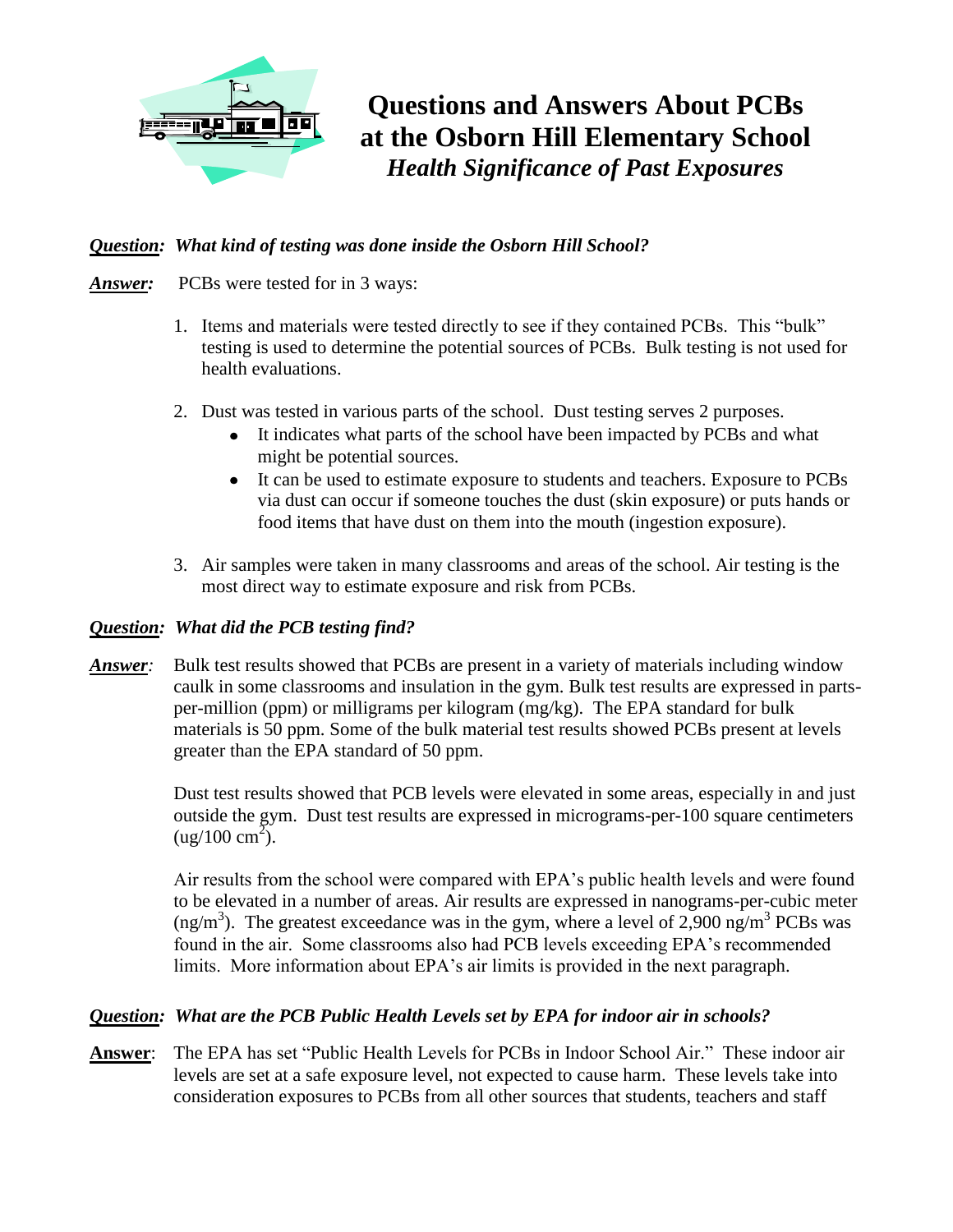might encounter each day outside of school. They also take into consideration a child's smaller size and other vulnerabilities. This means that the EPA levels are very protective of public health.

The EPA indoor air public health level for elementary schools is  $300 \text{ ng/m}^3$ . This level is protective of children ages 6 to 12. For kindergarteners under the age of 6, the public health level is 100 ng/m<sup>3</sup>. The public health levels assume a continuous exposure during the course of the school day, and therefore are most appropriate for comparison to air testing results in classrooms where students spend most of their time. Complete documentation for EPA's PCB air levels can be found at <http://www.epa.gov/pcbsincaulk/maxconcentrations.htm>

### *Question*: *What are the potential health effects from PCBs at the levels measured?*

**Answer**: Low level exposures such as those found at Osborn Hill School have not been proven to cause the health effects listed here. Higher level PCB exposures have been linked to disorders of the endocrine, reproductive, immune and nervous systems. They have also been linked to cancers of the kidney, liver and thyroid.

> The EPA public health levels used to evaluate the air measurements in the Osborn Hill School were set based upon the most sensitive health effects seen with PCB exposures in animal studies or human exposures. These effects included impacts on the immune system, ducts lubricating the eye and reproduction. EPA then divided the lowest levels that caused those effects by a safety factor of 300 to set a safe level for schools. Even though some of the measurements in Osborn Hill School are above the EPA public health level we would not expect to see any actual health impact in students, teachers or staff because exposure levels at Osborn Hill School are still well below the levels that caused actual health effects in the PCB animal and human studies. Because there are some uncertainties as to what levels of PCB exposure may cause health effects, it is best to decrease exposure as much as possible using the EPA public health levels as a guideline.

#### *Question: What about cancer risks?*

**Answer***:* PCBs are classified as probable human carcinogens. This is primarily based on PCBs causing cancer in laboratory animals. Overall, human studies provide limited evidence that PCBs cause cancer in people. Some studies in workers exposed to high levels of PCBs have found increased risks of liver and biliary tract cancers.

> Using the highest levels of PCBs measured in the indoor air of the classrooms and the gym, and an exposure duration of 30 years for teachers and 6 years for students, the estimated theoretical lifetime cancer risk for students and teachers is low. The highest risk comes from exposure in the gym because that is the room where indoor air PCB levels were highest. Long term exposure (30 years) to air in the gym has an estimated cancer risk of about 2 in 100,000. This means that if 100,000 people were exposed for 30 years to the highest PCB air level measured in the gym, there would be an estimated 2 additional cancers resulting from that exposure over the course of a lifetime. Estimated cancer risks are much lower for students and teachers spending time in other parts of the school where air PCB levels were lower. In thinking about cancer risks it is important to remember that we are all exposed to PCBs every day from other sources. The likelihood that anyone in